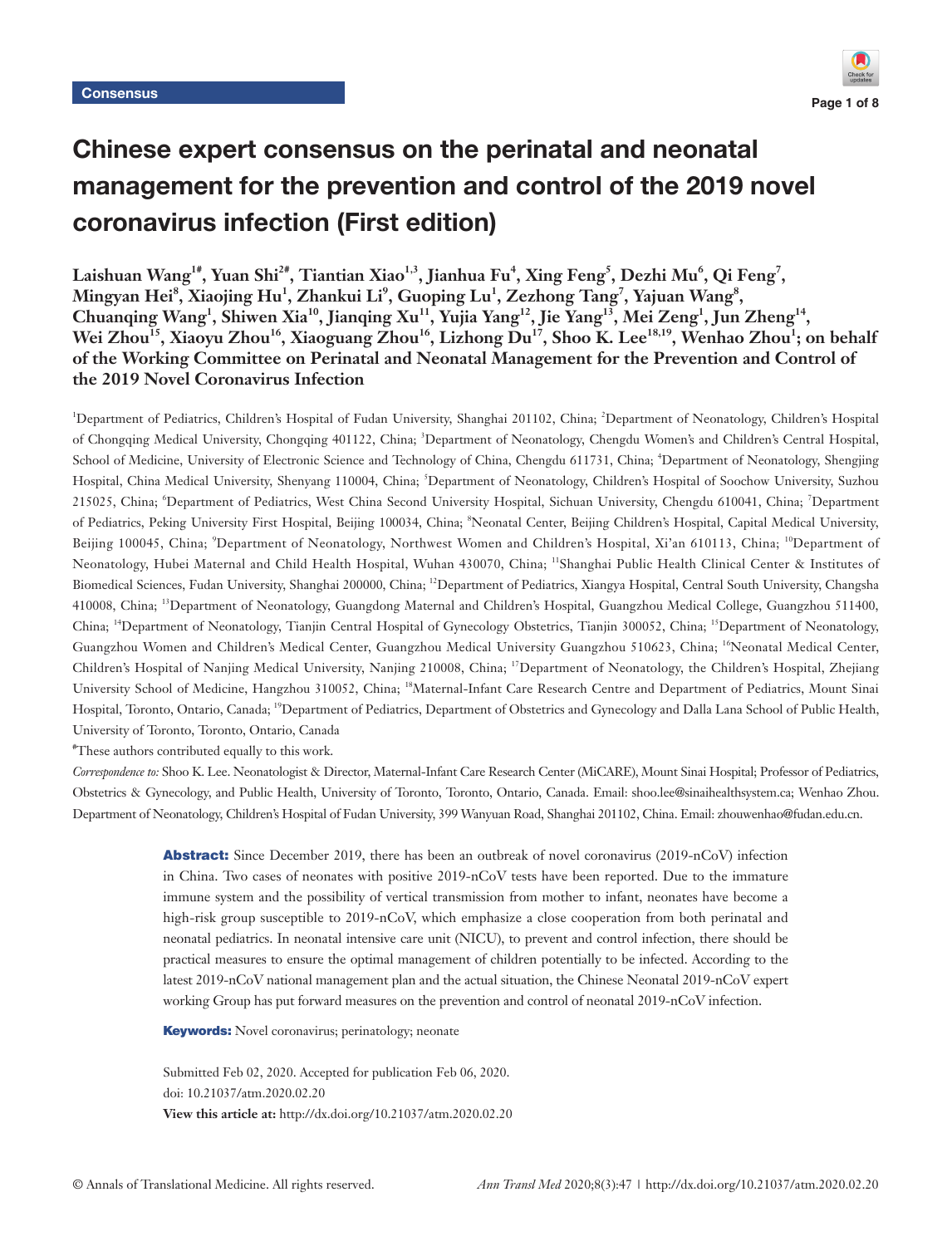Since December 2019, the novel coronavirus infection has shown the clinical epidemiological characteristics of rapid spread and the capability to infect a susceptible general population. The pathogen belongs to the β-type coronavirus (2019 novel coronavirus, 2019-nCoV) (1-3). Its genetic characteristics are different from those of severe acute respiratory syndrome coronavirus (SARS coronavirus, SARS-CoV) and Middle East respiratory distress syndrome coronavirus (MERS coronavirus, MERS-CoV) (4,5). The main route of transmission is via respiratory droplets, and it can also be transmitted through contact. Additionally, current studies have suggested that 2019-nCoV may be transmitted through the fecal-oral route as well (6). Pregnant women have been found infected with 2019-nCoV, and the youngest child patient with positive 2019-nCoV test reported thus far is 36 hours old. As of now, two cases of neonates with positive 2019-nCoV tests have been reported and the route of vertical-transmission cannot be ruled out.

In the case that the 2019-nCoV infection does cause potential harm to newborns who have immature immunity (7,8), the Expert Group On Prevention and Control of 2019 nCoV Infection in the Perinatal Period has put forward several recommendations for the prevention and control of neonatal 2019-nCoV infection, which are based upon the historical literature of coronavirus infection and the latest 2019-nCoV infection data that could be acquired. These recommendations are in accordance with "The guidelines for the diagnosis and management plan for pneumonia with new coronavirus infection (trial version 4)" (1), "Technical guidelines for prevention and control of the new coronavirus infection in medical institutions", "The guidelines on the scope of use of common medical protection against new coronavirus infection" (trial), and the latest World Health Organization (WHO) principles for the treatment of 2019-nCoV infection (9,10).

The Chinese Perinatal-neonatal 2019-nCoV Committee has undertaken a systematic review of all recent and previous peer-reviewed literature relating to the 2019 nCoV, SARS-CoV, and MERS-CoV infection in adults, children and infants, focusing on publications that delineate clinical epidemiological characteristics, risk factors, clinical findings, management, and outcome in the individuals infected by 2019-nCoV, SARS- CoV, or MERS-CoV.

Infants with 2019-nCoV infection are classified according to the presence or absence of apparent symptoms, which may be similar to those of adults. Their clinical manifestations may be asymptomatic, mild, or severe. Available data show that the incubation period is generally

3–7 days, with the shortest being 1 days, and the longest being 14 days (7,9,10). Diagnosis of infection requires the detection of a highly homologous sequence with known 2019-nCoV in the upper respiratory tract (URT; nasopharyngeal and oropharyngeal), lower respiratory tract (LRT; sputum, endotracheal aspirate, or bronchoalveolar lavage), or serum (1,10). It has been found that the nuclear acid of the 2019-nCoV virus can be detected in fecal samples of infected people, although the route of aerosol and digestive tract transmission is still unclear (1,10).

# Neonatal clinical manifestations associated with 2019-nCoV infection (7,8,11-13)

# *Clinical findings*

Clinical findings, especially premature infants, are not specific. Therefore, it is necessary to closely monitor vital signs, respiratory symptoms and gastrointestinal symptoms.

Temperature instability: the temperature of an infected infant may be elevated, depressed, or normal.

Respiratory and cardiovascular symptoms: these symptoms may include tachypnea, grunting, nasal flaring, work of breathing (WOB), apnea, cough, or tachycardia.

Other findings: other findings may include poor feeding, lethargy, vomiting, diarrhea, and abdominal distension.

# *Laboratory findings*

Laboratory examinations may be non-specific.

Complete blood count (CBC): an early exam may show normal or decreased leukocyte counts, or decreased lymphocyte counts.

Other findings: other findings may include mild thrombocytopenia, and elevated levels of creatine kinase, alkaline phosphatase, alanine aminotransferase, aspartate aminotransferase, and lactate dehydrogenase.

2019-nCoV can be detected in the upper respiratory tract (URT; nasopharyngeal and oropharyngeal), the lower respiratory tract (LRT; endotracheal aspirate, or bronchoalveolar lavage), the blood and the stool.

# *Radiographic findings*

Chest imaging: radiography, or lung ultrasound is likely to show pneumonia.

Abdominal radiography: this may show the characteristic radiographic features of intestinal ileus.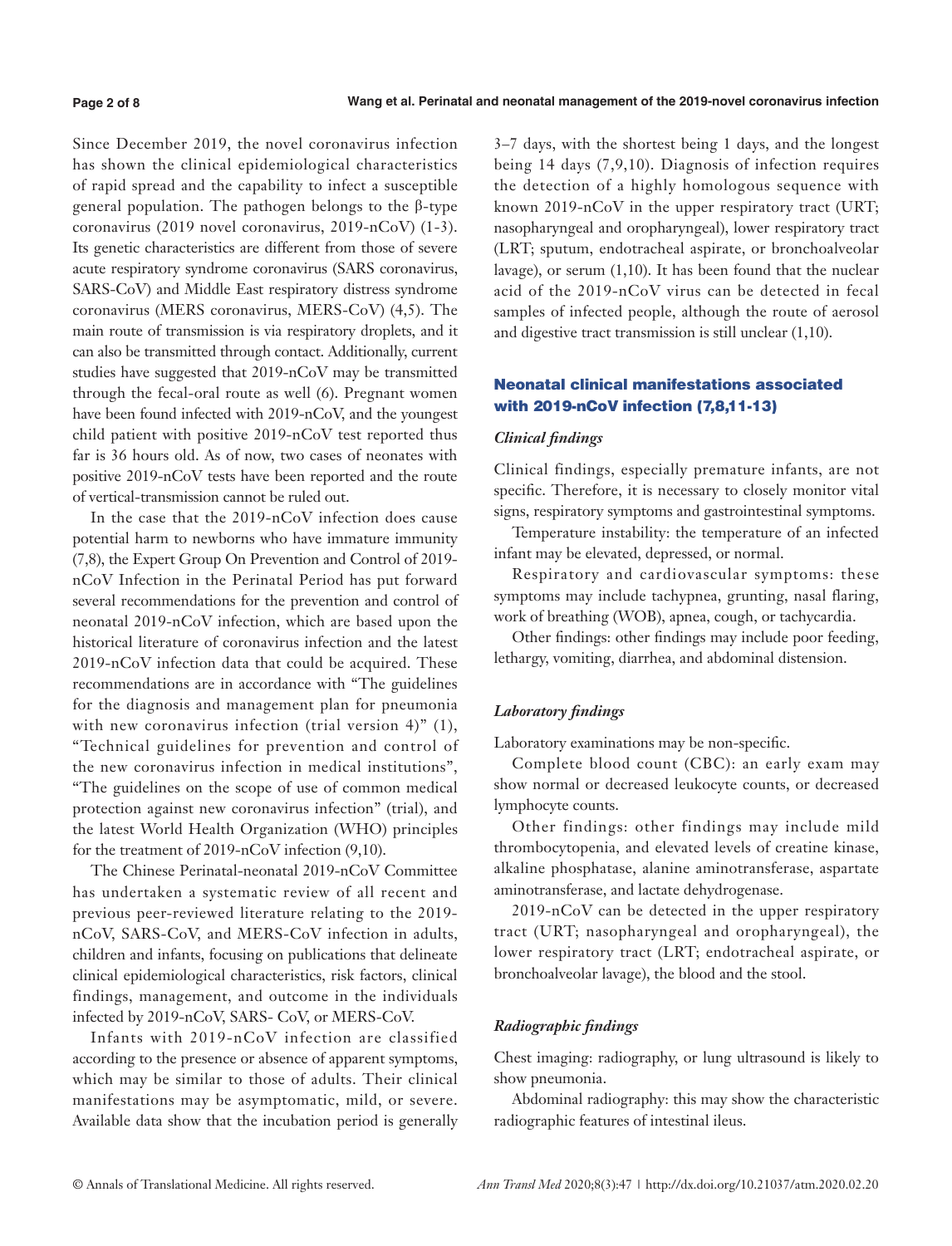## Definition of suspected 2019-nCoV infection

The definition for newborns suspected of 2019-nCoV infection are those newborns born to the mothers with a history of 2019-nCoV infection between 14 days before delivery and 28 days after delivery, or the newborns directly exposed to those infected with 2019-nCoV (including family members, caregivers, medical staff, and visitors). Suspected infants are under consideration regardless of whether they present symptoms.

# Definition of confirmed 2019-nCoV infection

Diagnosis of 2019-nCoV infection can be confirmed if 1 of the following etiological criteria is met:

- (I) Respiratory tract or blood specimens tested by real-time fluorescence polymerase chain reaction (RT-PCR) are positive for 2019-nCoV nucleic acid;
- (II) Virus gene sequencing of the respiratory tract or blood specimens is highly homologous to that of the known 2019-nCoV specimens.

# Suspected asymptomatic neonates (Figure 1)

#### *Laboratory tests*

Laboratory tests should include CBC, C-reactive protein (CPR), and 2019-nCoV detection by RT-PCR.

It is recommended that samples are collected from multiple sites, including two specimen types: the upper respiratory tract (URT; nasopharyngeal and oropharyngeal), the lower respiratory tract (LRT; endotracheal aspirate, or bronchoalveolar lavage), and the blood. Additional specimen types (e.g., stool, urine) may be collected and stored (1,10).

#### *Medical management*

These neonates should be admitted to the quarantine ward. Tertiary prevention should be taken and close monitoring and supportive care are essential. Heart rate, respiration, oxygen saturation, temperature, blood pressure, blood glucose, and gastrointestinal symptoms should be continuously monitored. Feeding plan is based on whether mother is infected with 2019-nCoV. See details in "Breast Milk".

#### Suspected symptomatic neonates (Figure 1)

#### *Laboratory tests*

Laboratory tests should include CBC, CRP, 2019-nCoV detection by RT-PCR, and chest radiography or lung ultrasound. If necessary, tests of liver and kidney function, along with cardiac biomarkers and abdominal radiography, can also be conducted. Other tests should be considered to rule out other etiologies of infection (such as influenza viruses, respiratory syncytial virus, bacterium, etc.).

#### *Medical management*

These neonates should be admitted to the quarantine ward. Tertiary prevention should be taken. Feeding plan is based on whether mother is infected with 2019-nCoV.See details in "Breast Milk".

If patient results are negative for 2019-nCoV, they can be managed based on the etiology of infection.

# Diagnosed asymptomatic neonates (Figure 1)

#### *Laboratory tests*

Laboratory tests should include CBC, CRP, 2019-nCoV detection by RT-PCR.

#### *Radiography*

Chest imaging or lung ultrasound is recommended.

### *Medical management*

The neonates should be admitted to the quarantine ward. Tertiary prevention should be taken and close monitoring and supportive care are essential. Feeding plan is based on whether mother is infected with 2019-nCoV.See details in "Breast Milk".

# Diagnosed symptomatic neonates (Figure 1)

#### *Laboratory tests*

Laboratory tests should include CBC and CRP, blood gas analysis, acid-base studies, serum electrolyte, liver and kidney function with cardiac biomarkers, and 2019-nCoV detection by RT-PCR. Other etiologies of infection (such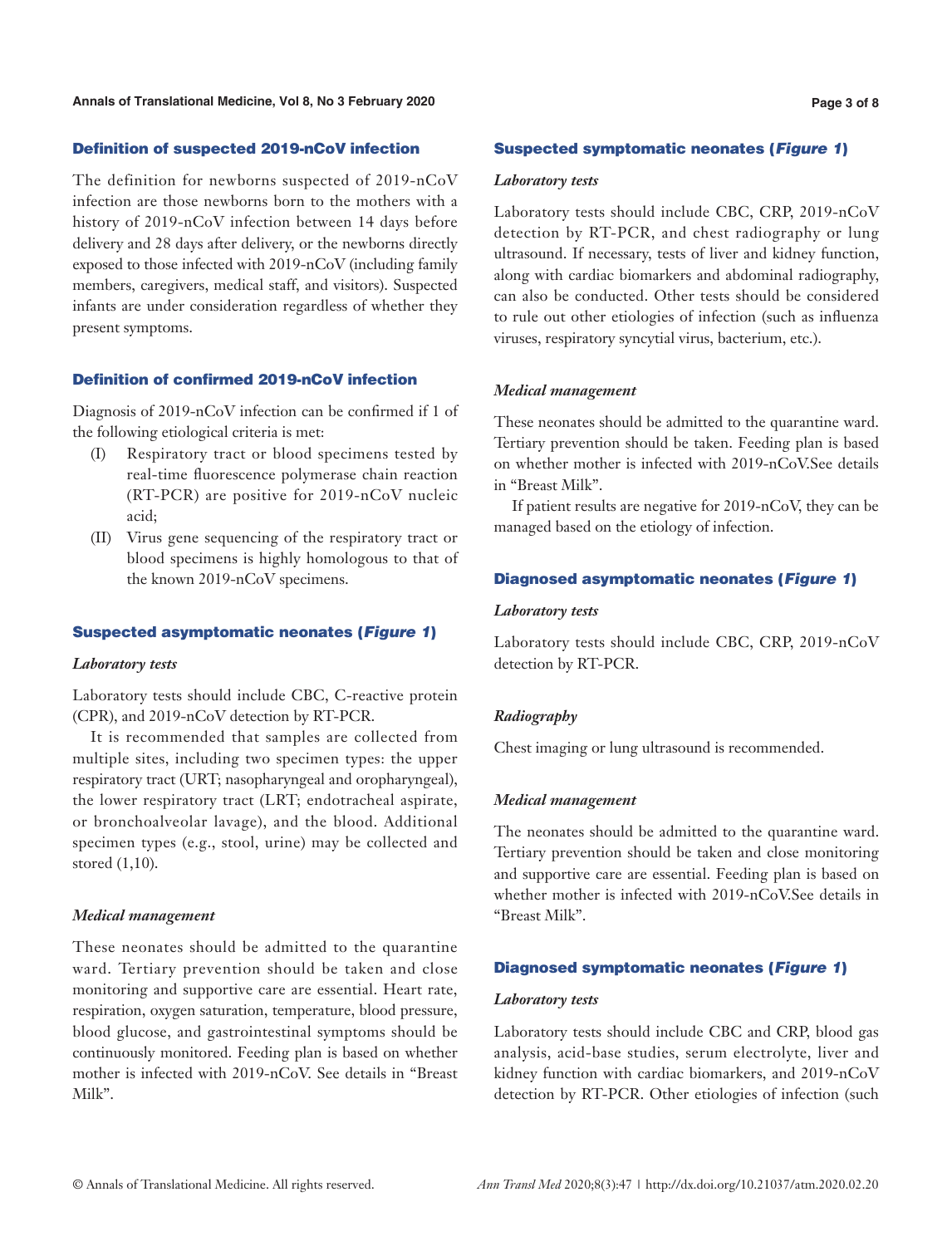#### **Wang et al. Perinatal and neonatal management of the 2019-novel coronavirus infection**



**Figure 1** Flowsheet for the perinatal-neonatal management of suspected and confirmed 2019 novel coronavirus infection.

as influenza viruses, respiratory syncytial virus, bacterium, etc.) should be ruled out.

#### *Radiography*

Chest imaging (radiography, or lung ultrasound) and abdominal radiography can be performed if necessary.

## *Medical management*

These neonates should be admitted to the quarantine ward. Tertiary prevention should be taken. Currently, the principle of treatment is supportive care and treatment of complications.

For infants with severe acute respiratory distress syndrome, high-dose pulmonary surfactant (PS), inhaled nitric oxide (iNO), and high-frequency oscillatory ventilation (HFOV) may be effective. For critically ill cases, continuous renal replacement therapy (CRRT) and extracorporeal membrane lung (ECMO) therapy are required.

A multi-disciplinary team (MDT) for the management of critical neonates with 2019-nCoV infection is recommended. MDTs involve combinations of the following sub-specialties trained in 2019-nCoV prevention: obstetric, neonatal, and intensive care specialists, pulmonologists, radiologists, specialists of infection, specialist nurses, and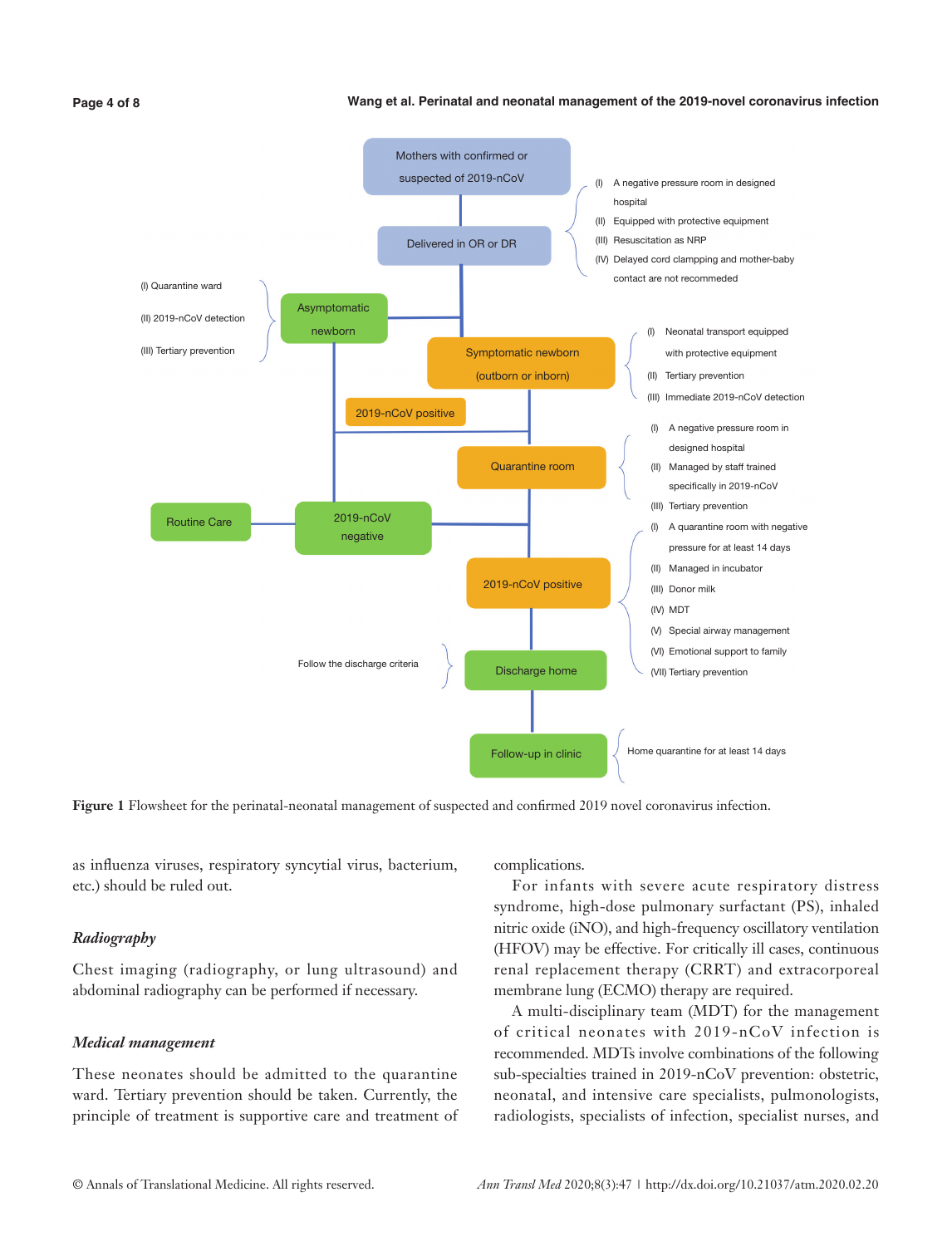#### **Annals of Translational Medicine, Vol 8, No 3 February 2020 Page 5 of 8**

social workers.

Currently, there exists no effective anti-coronavirus drug (9,10,12,13). Inappropriate use of antibiotics, especially broad-spectrum antibiotics, should be avoided. If there is evidence of secondary bacterial infection, the relevant antibiotics should be used. There is no evidence supporting the effectiveness of gamma globulin, interferon, or hormone therapy.

# Discharge criteria (1)

# *Asymptomatic infection*

Upper airway specimens (nasopharyngeal and pharyngeal swabs) should be collected and tested every 2 days (with at least a 24-hour interval) until 2 consecutive results show negative for 2019-nCov. Stool may be collected and tested every 2 days (with at least a 24-hour interval) until two consecutive results show negative for 2019-nCoV (6).

## *Mild infection*

The temperature of the patient should be normal for more than 3 days, symptoms should improve, and specimens collected from the upper airway secretion (nasopharyngeal and pharyngeal swabs) should show negative for 2019-nCov 2 consecutive times (with at least a 24-hour interval). Stool may be collected and tested every 2 days until 2 consecutive results show negative for 2019-nCoV (6).

# *Severe infection*

The temperature should return to normal for more than 3 days, symptoms should improve, and pulmonary imaging should show inflammation disappearing. Specimens collected from the upper respiratory tract (nasopharyngeal and pharyngeal swabs) and lower respiratory tract (sputum) should show negative for 2019-nCov 2 consecutive times (with at least a 24-h interval). Stool may be collected and tested every 2 days until 2 consecutive results show negative for 2019-nCoV (6).

# Neonates born to mothers suspected for or diagnosed with 2019-nCoV infection (Figure 1)

The newborns of pregnant women infected with SARS are mostly premature infants, and, based on the similarity between 2019-nCoV and SARS, intrapartum management can proceed accordingly. Thus, obstetrics and pediatrics must jointly evaluate the maternal and fetal conditions and choose the best time, mode, and place for delivery (14). For example, a special delivery room or operating room (a negative pressure room is recommended) can be prepared along with an isolation protection device, so as to minimize the damage to the mother and fetus.

Resuscitation of neonates should be carried out according to the Neonatal Resuscitation Program (NRP) 7th edition. Physicians must wear protective equipment (including hats, goggles, protective suits, gloves, N95 masks, etc.).

To reduce the risk of the vertical transmission of 2019 nCoV, delayed cord clamping (DCC) is not recommended. Mother-baby contact is also not recommended.

#### Neonatal transport

The transport ambulance should be equipped with special transfer incubators for newborns, transport ventilators along with other newborn intensive care unit (NICU) monitoring equipment, transport supplies, and first aid medicine. The cab and the car should be strictly sealed and isolated, and the car should be equipped with protective equipment, disinfectant solution, and rapid hand disinfectant. The ambulance should be disinfected before and after transfer. Also, any accompanying medical staff must wear protective equipment.

#### Breast milk

The possibility of the vertical transmission of 2019 nCoV cannot be ruled out. Infants should not be fed with the breast milk from mothers with confirmed or suspected of 2019-nCoV. If the suspected or diagnosed mother and her breast milk test negative for 2019-nCoV, infants should be fed with breast milk. Donor milk can be considered for use after being screened for 2019-nCoV, because the virus may be excreted into the milk during the incubation period.

### Isolation

The delivery room for those infected should be a special room (preferably a negative pressure room, since some SARS cases were detected in maternal ascites) (11). The accompanying medical staff must equip with protective equipment.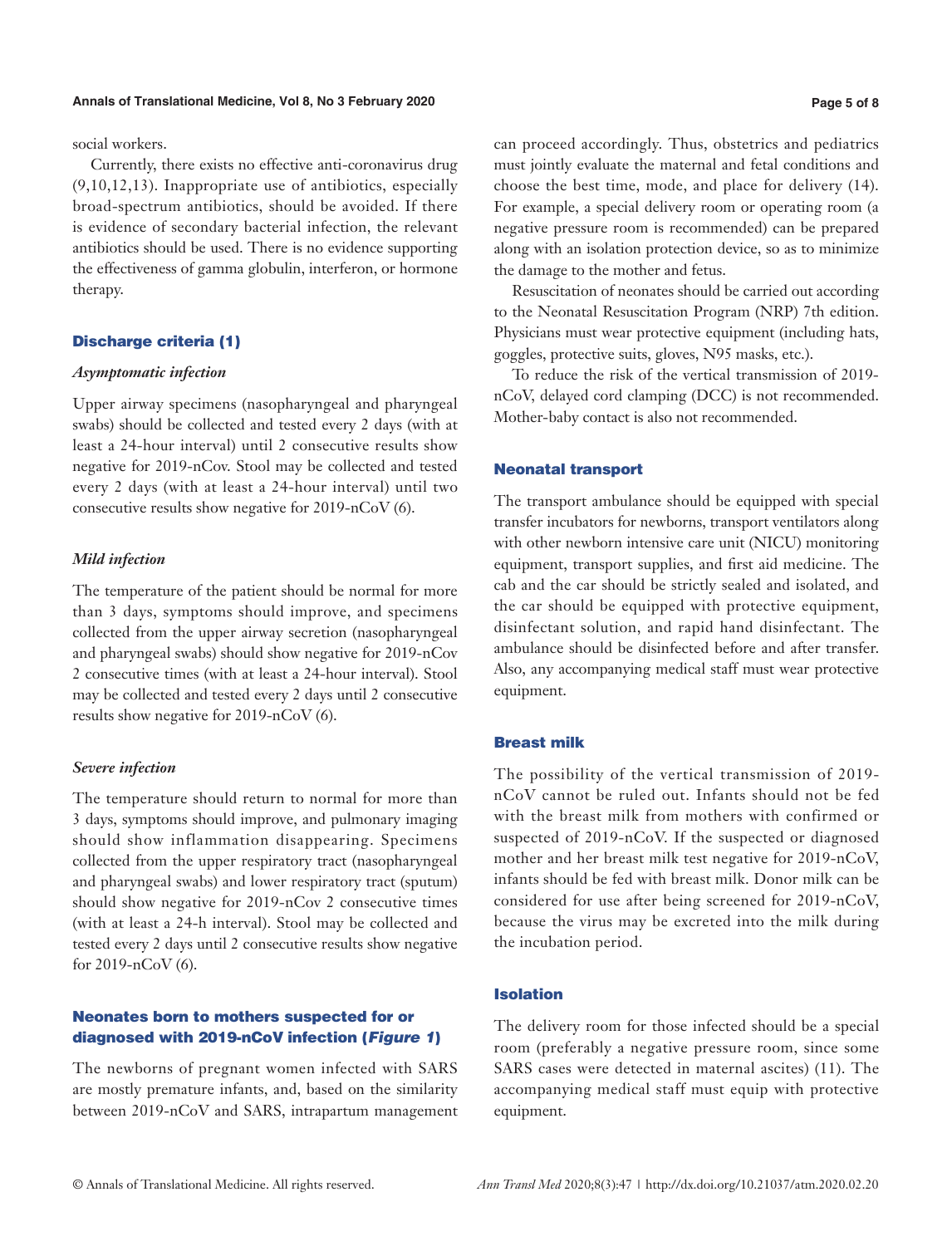There should be separate rooms for benign, suspected, and confirmed cases. Suspected and confirmed neonates should be treated in designated hospitals with effective isolation and protective equipment. Suspected newborns should be isolated and treated in a single room, and confirmed cases should be admitted into separate rooms from suspected ones.

The neonatal department should be subdivided into transitional, quarantine, and general wards. Before neonates enter the department, doctors should determine which ward they should be assigned to base on the results of triage. Suspected or confirmed neonates are suggested to be placed in an incubator. Usage of an open rescue table should be prohibited in order to avoid cross transmission of the virus. Diagnosis and treatment items (stethoscope, thermometer, etc.) and nursing facilities should be kept for their particular use. To enter and exit the quarantine ward, proper protocol for hand hygiene and the deployment of protective equipment should be strictly followed.

## *Airway management*

For all operations that may produce aerosols (such as endotracheal intubation, non-invasive ventilation, cardiopulmonary resuscitation, manual ventilation before intubation, bronchoscopy, etc.) on suspected or diagnosed neonates, the following measures are necessary: (I) air isolation measures should be prepared; (II) medical masks should be worn and tightness tests conducted; (III) eye protection (such as goggles) should be applied; (IV) longsleeved protective suits and gloves should be worn to block body fluid; (V) operations should be carried out in a well-ventilated room; (VI) the number of people in the room should be minimized, with medical staff making the necessary operation clusters to reduce contact with patients as much as possible. As a final measure (VII), a head cover should be placed on the suspected neonates who are using auxiliary ventilation. A negative pressure suction tube can be placed in the head cover, with the outlet end of the ventilator connected with a filter and then connected to a negative pressure suction device; a closed loop sputum suction tube can be affixed to the sputum suction with a resuscitation bag for the artificial ventilation connected with the filter device.

# **Disinfection**

The medical wastes produced by infants should be thrown in

double-layer infectious medical waste bags, the disinfection effect of chlorine-containing solution should be applied for more than 10 minutes (the concentration of disinfectant should follow the requirements of disinfection of infectious disease foci), and then the waste should be disposed of according to infectious medical waste protocol. Patients' non-disposable medical fabrics should be collected by the bedside and disinfected with chlorine-containing solution for more than 10 minutes (the concentration of disinfectant should also comply with local recommendations), and then be disposed of according to protocols of infectious medical fabric. The final disinfection of the patient's room should involve hydrogen peroxide atomization or gasification, or chlorine-containing solution spray disinfection.

# Communication

Thus far, there have been no cases of mother-tochild vertical transmission reported. If the newborn is asymptomatic after birth and the suspected mother tests negative for 2019-nCoV, the newborn can be roomed with the mother; if the maternal testing is positive for 2019 nCoV, maternal quarantine is required, the neonate needs to be isolated, and a 2019-nCoV test should be conducted. If the test is negative, the newborn can be routinely cared for by the guardian; however, if the test is positive, the case should be managed in accordance with the management of diagnosed newborns. If the infants show clinical symptoms of suspected 2019-nCoV, they need to be admitted into the neonatal department for further diagnosis and treatment.

Maternal separation may cause anxiety to parents and maternal depression (14), and thus psychological comfort should be offered, and the newborns should be fed with donor milk. All of the above situations should be communicated to and fully understood by parents. Social workers or supportive consultants can provide help to facilitate communication.

# **Summary**

- The 2019-nCoV infection may cause harm to newborns who have immature immunity. Neonates with positive 2019-nCoV tests have been reported.
- Clinical manifestations of 2019-nCoV infection in neonates may be non-specific. Therefore, it is necessary to closely monitor and identify them.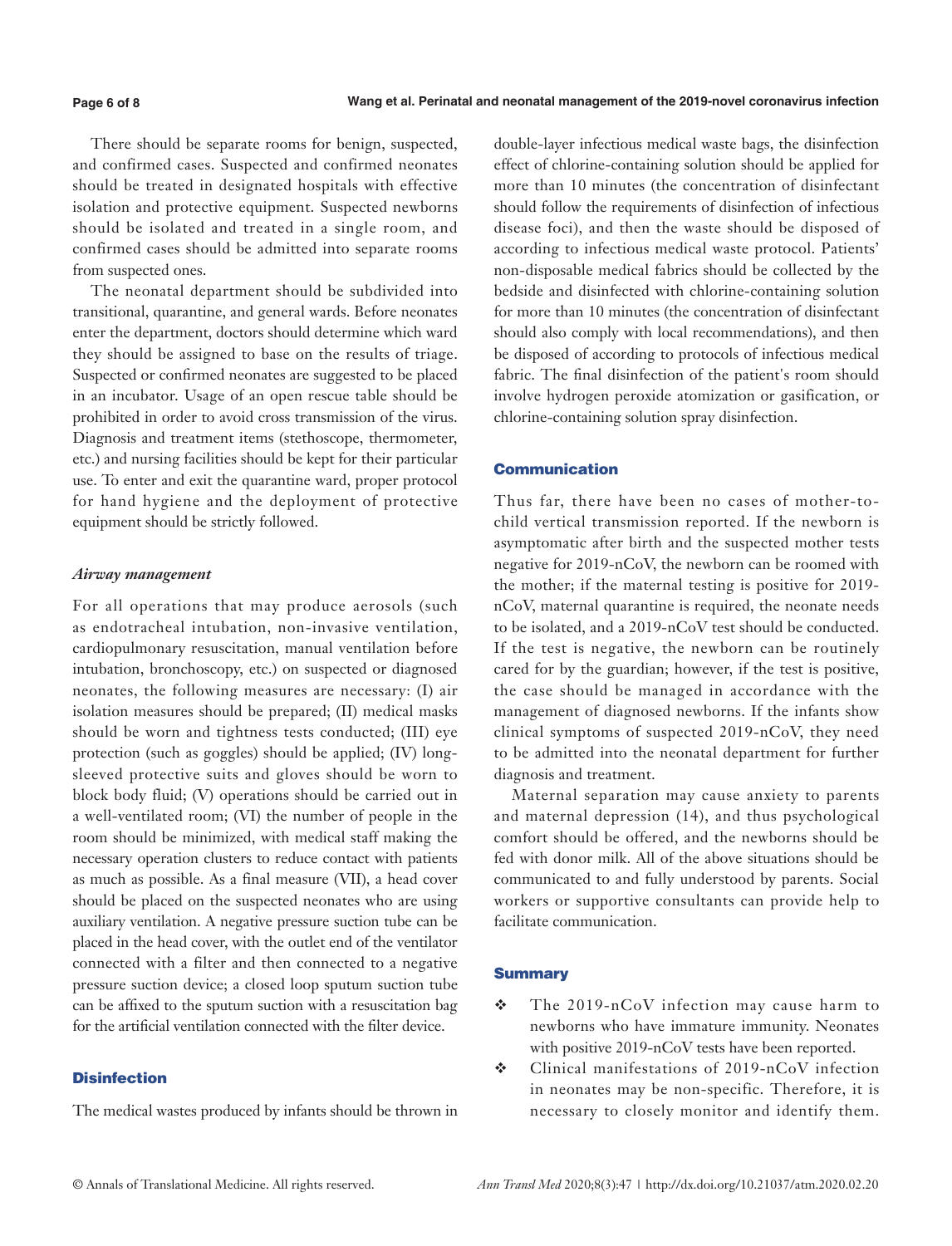#### **Annals of Translational Medicine, Vol 8, No 3 February 2020 Page 7 of 8**

Neonates at great exposure to 2019-nCoV should be isolated and tested for 2019-nCoV infection.

- Currently, no effective anti-coronavirus drug exists. Inappropriate use of antibiotics, especially broadspectrum antibiotics, should be avoided. Close monitoring and supportive care are a priority. MDTs for the management of critical neonates with 2019 nCoV infection is recommended.
- The possibility of vertical transmission of 2019-nCoV cannot be ruled out. Thus, delayed cord clamping is not recommended and infants should not be fed with breast milk from mothers with confirmed 2019-nCoV.
- $\div$  The neonatal department should be subdivided into transitional, quarantine, and general wards. The delivery room and neonatal transport for neonates suspected for or diagnosed with 2019-nCoV should be equipped with protective equipment, disinfectant solution, and rapid hand disinfectant.
- For all operations that may produce aerosols on suspected or confirmed infants, it is better to take airborne precautions.
- Physicians and nurses who take care of neonates suspected for or confirmed with 2019-nCoV should be equipped with protective equipment and receive psychological support.
- Family support should be offered in the case of maternal separation and depression. Social workers or supportive consultants can provide help to facilitate communication.

## Acknowledgments

The authors would like to thank Bin Chen for revising the manuscript.

# Footnote

*Conflicts of Interest:* The authors have no conflicts of interest to declare.

*Ethical Statement:* The authors are accountable for all aspects of the work in ensuring that questions related to the accuracy or integrity of any part of the work are appropriately investigated and resolved.

## **References**

1. Diagnosis and management plan of pneumonia with new

coronavirus infection (trial version 4). Beijing: National Health and Health Commission, 2020.

- 2. Zhu N, Zhang D, Wang W, et al. A novel coronavirus from patients with pneumonia in China, 2019. N Engl J Med 2020. [Epub ahead of print].
- 3. World Health Organization. Laboratory testing for 2019 novel coronavirus (2019-nCoV) in suspected human cases. (2020-01-14). Available online: https://www.who.int/docs/ default-source/coronaviruse/20200114-interim-laboratoryguidance version.pdf?sfvrsn=6967c39b\_4&download=true
- 4. World Health Organization. SARS (severe acute respiratory syndrome) (2019) [(EB/OL]). Available online: https://www.who.int/ith/diseases/sars/en/
- 5. Azhar EI, Hui DSC, Memish ZA, et al. The middle east respiratory syndrome (MERS). Infect Dis Clin North Am 2019;33:891-905.
- 6. Zhang H, Kang Z, Gong H, et al. The digestive system is a potential route of 2019-nCov infection: a bioinformatics analysis based on single-cell transcriptomes. bioRxiv, 2020, 2020.01.30.927806.
- 7. Fang F, Luo XP. Facing the pandemic of 2019 novel coronavirus infections: the pediatric perspectives. Chin J Pediatr 2020;58:81-5.
- 8. Li AM, Ng PC. Severe acute respiratory syndrome (SARS) in neonates and children. Arch Dis Child Fetal Neonatal Ed 2005;90:F461-5.
- 9. Zhang N, Wang L, Deng X, et al. Recent advances in the detection of respiratory virus infection in humans. J Med Virol 2020. [Epub ahead of print].
- 10. World Health OrganizationWHO. Interim clinical guidance for management of patients with confirmed 2019 novel coronavirus (2019-nCoV) Infection. Available online: https://www.cdc.gov/coronavirus/2019-ncov/hcp/ clinical-guidance-management-patients.html
- 11. Shek CC, Ng PC, Fung GP, et al. Infants born to mothers with severe acute respiratory syndrome. Pediatrics 2003;112:e254.
- 12. Huang C, Wang Y, Li X, et al. Clinical features of patients infected with 2019 novel coronavirus in Wuhan, China. Lancet 2020. DOI: https://doi.org/10.1016/S0140- 6736(20)30183-5.
- 13. Cai JH, Wang XS, Ge YL, et al. First case of 2019 novel coronavirus infection in children in Shanghai. Chin J Pediatr 2020;58:E002.
- 14. Maternal and Fetal Experts Committee, Chinese Physician Society of Obstetrics and Gynecology, Chinese Medical Doctor Association, Obstetric Subgroup, Society of Obstetrics and Gynecology, Chinese Medical